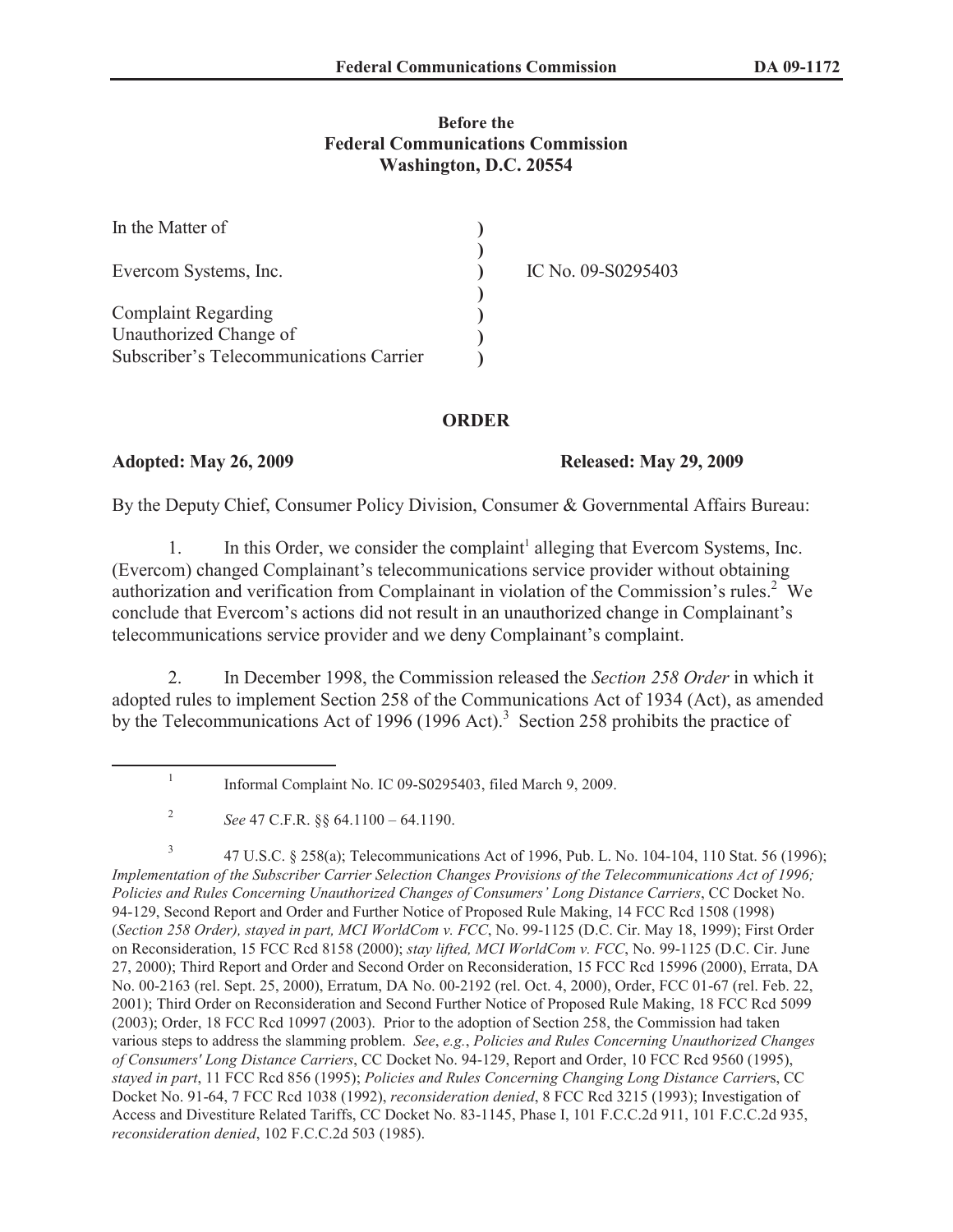"slamming," the submission or execution of an unauthorized change in a subscriber's selection of a provider of telephone exchange service or telephone toll service.<sup>4</sup> In the *Section 258 Order*, the Commission adopted aggressive new rules designed to take the profit out of slamming, broadened the scope of the slamming rules to encompass all carriers, and modified its existing requirements for the authorization and verification of preferred carrier changes. The rules require, among other things, that a carrier receive individual subscriber consent before a carrier change may occur.<sup>5</sup> Pursuant to Section 258, carriers are absolutely barred from changing a customer's preferred local or long distance carrier without first complying with one of the Commission's verification procedures.<sup>6</sup> Specifically, a carrier must: (1) obtain the subscriber's written or electronically signed authorization in a format that meets the requirements of Section 64.1130; (2) obtain confirmation from the subscriber via a toll-free number provided exclusively for the purpose of confirming orders electronically; or (3) utilize an independent third party to verify the subscriber's order.<sup>7</sup>

3. The Commission also has adopted liability rules. These rules require the carrier to absolve the subscriber where the subscriber has not paid his or her bill. In that context, if the subscriber has not already paid charges to the unauthorized carrier, the subscriber is absolved of liability for charges imposed by the unauthorized carrier for service provided during the first 30 days after the unauthorized change. $8$  Where the subscriber has paid charges to the unauthorized carrier, the Commission's rules require that the unauthorized carrier pay 150% of those charges to the authorized carrier, and the authorized carrier shall refund or credit to the subscriber 50% of all charges paid by the subscriber to the unauthorized carrier.<sup>9</sup> Carriers should note that our actions in this order do not preclude the Commission from taking additional action, if warranted, pursuant to Section 503 of the Act.<sup>10</sup>

4. We received Complainant's complaint on March 9, 2009, alleging that Complainant's telecommunications service provider had been changed to Evercom without Complainant's authorization. Pursuant to Sections 1.719 and 64.1150 of our rules,<sup>11</sup> we notified

4 47 U.S.C. § 258(a).

5 *See* 47 C.F.R. § 64.1120.

7 *See* 47 C.F.R. § 64.1120(c). Section 64.1130 details the requirements for letter of agency form and content for written or electronically signed authorizations. 47 C.F.R. § 64.1130.

8 *See* 47 C.F.R. §§ 64.1140, 64.1160. Any charges imposed by the unauthorized carrier on the subscriber for service provided after this 30-day period shall be paid by the subscriber to the authorized carrier at the rates the subscriber was paying to the authorized carrier at the time of the unauthorized change. *Id.*

9 *See* 47 C.F.R. §§ 64.1140, 64.1170.

<sup>10</sup> *See* 47 U.S.C. § 503.

<sup>11</sup> 47 C.F.R. § 1.719 (Commission procedure for informal complaints filed pursuant to Section 258 of the Act); 47 C.F.R. § 64.1150 (procedures for resolution of unauthorized changes in preferred carrier).

<sup>6</sup> 47 U.S.C. § 258(a).